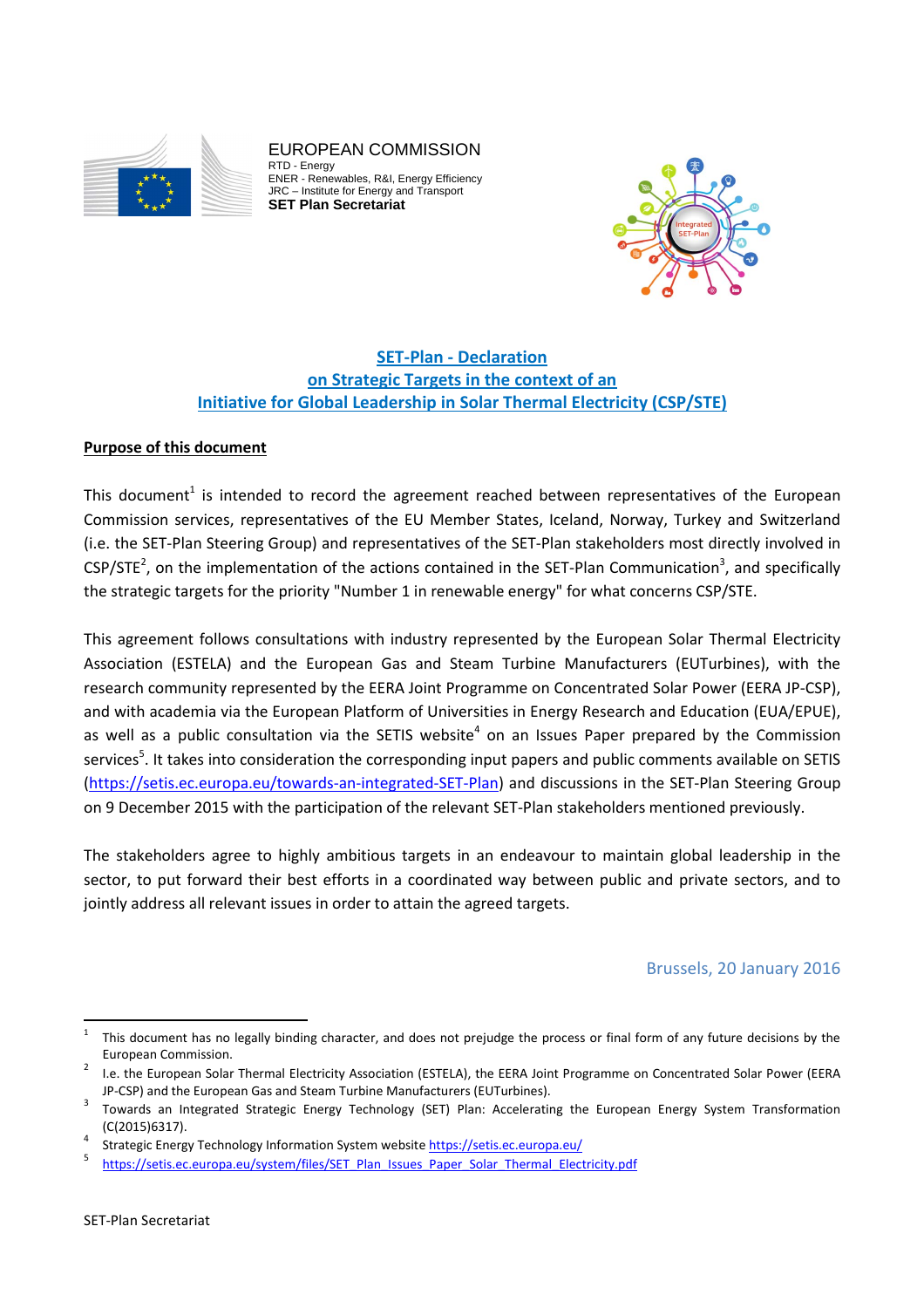### **Introduction – Concentrated Solar Power/Solar Thermal Electricity (CSP/STE)**

CSP/STE can make a significant contribution to the transformation of the European energy system by providing an important share of renewable electricity on demand (i.e. flexibility of dispatch) thanks to the incorporation of in-built storage in CSP/STE plants – which avoids additional grid integration costs. Moreover, by providing flexibility for grid services, CSP/STE can facilitate the integration of variable output renewables such as PV or wind into electricity systems, thereby contributing to the reliability of the transmission grid. Moreover, CSP/STE will significantly help meet the energy needs of other parts of the world – both creating a potentially very important export sector for the EU industry which can support jobs and growth, and supporting the development agenda after the Paris Climate Change Conference.

According to the International Energy Agency (IEA) forecasts, CSP/STE has a huge potential in the long term, ranging from the 357 TWh in the World Energy Outlook (edition 2014) central scenario by 2040 up to 4 350 TWh by 2050 according to the hi-Ren scenario (Energy Technology Perspectives 2014), meaning CSP/STE will account for 11% of the electricity generated worldwide and 4% in Europe. In any case, it represents a significant market potential that justifies the efforts to maintain the competitive advantage of the EU in this domain. The potential for deployment in Europe would be higher in an Energy Union scenario in which CSP/STE-generated power can be supplied in significant volumes from Southern Europe to other parts of the continent – provided the necessary inter-connections are in place.

The EU industry is global leader in CSP/STE, with EU entities involved in all projects developed so far worldwide. In order to maintain this global leadership, the EU industry needs to stay ahead with more advanced, competitive technologies. Moreover, innovation needs to happen in Europe, since in order to maintain the confidence of the international investors abroad, advanced technologies need to be demonstrated and commercialized in Europe first.

## **Targets**

Building on the Integrated Roadmap of the SET-Plan, public (EC and Member States/Regions) and private investment must focus on targeted R&I actions to achieve the following goals in terms of performance and cost-reductions:

#### **Agreed Strategic Targets in Solar Thermal Electricity**

- 1. Short-term: > 40% cost reduction by 2020 (from 2013) translating into
	- **Supply price\* < 10 c€/kWh** for a radiation of 2050 kWh/m2/year (conditions in Southern Europe)
- 2. Longer-term: develop the next generation of CSP/STE technology
	- **New cycles (including supercritical ones) with a first demonstrator by 2020,** with the aim to achieve additional cost reductions and opening new business opportunities.

 *\* The supply price is meant to be the targeted price within Power Purchase Agreements (PPA) with a duration of 25 years*